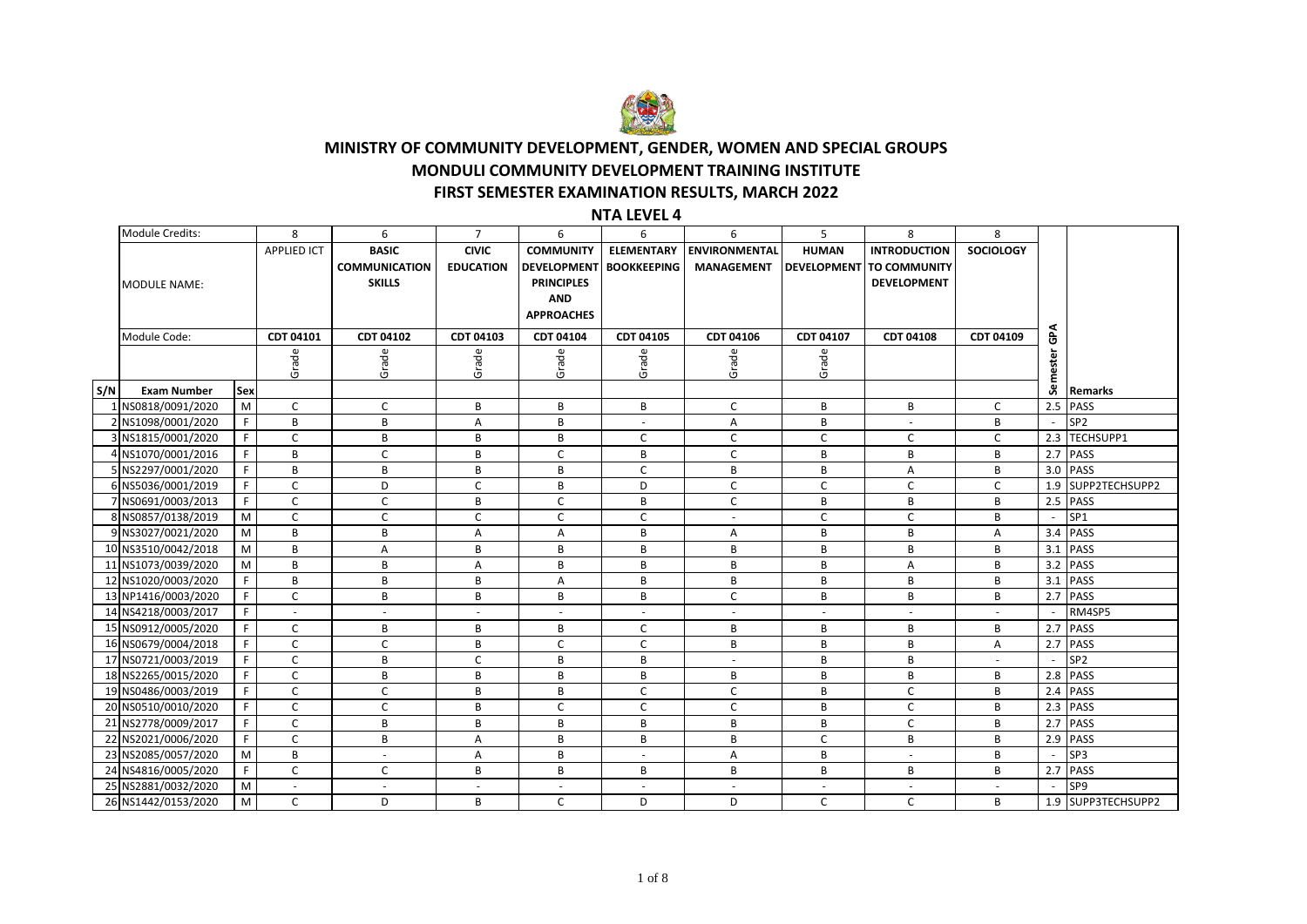|     | <b>Module Credits:</b> |             | 8                  | 6                    | $\overline{7}$           | 6                  | 6                  | 6                    | 5              | 8                        | 8                |                |                  |
|-----|------------------------|-------------|--------------------|----------------------|--------------------------|--------------------|--------------------|----------------------|----------------|--------------------------|------------------|----------------|------------------|
|     |                        |             | <b>APPLIED ICT</b> | <b>BASIC</b>         | <b>CIVIC</b>             | <b>COMMUNITY</b>   | <b>ELEMENTARY</b>  | <b>ENVIRONMENTAL</b> | <b>HUMAN</b>   | <b>INTRODUCTION</b>      | <b>SOCIOLOGY</b> |                |                  |
|     |                        |             |                    | <b>COMMUNICATION</b> | <b>EDUCATION</b>         | <b>DEVELOPMENT</b> | <b>BOOKKEEPING</b> | <b>MANAGEMENT</b>    |                | DEVELOPMENT TO COMMUNITY |                  |                |                  |
|     | <b>MODULE NAME:</b>    |             |                    | <b>SKILLS</b>        |                          | <b>PRINCIPLES</b>  |                    |                      |                | <b>DEVELOPMENT</b>       |                  |                |                  |
|     |                        |             |                    |                      |                          | <b>AND</b>         |                    |                      |                |                          |                  |                |                  |
|     |                        |             |                    |                      |                          | <b>APPROACHES</b>  |                    |                      |                |                          |                  |                |                  |
|     |                        |             |                    |                      |                          |                    |                    |                      |                |                          |                  | GPA            |                  |
|     | Module Code:           |             | CDT 04101          | CDT 04102            | CDT 04103                | CDT 04104          | CDT 04105          | CDT 04106            | CDT 04107      | <b>CDT 04108</b>         | CDT 04109        |                |                  |
|     |                        |             | Grade              | Grade                | Grade                    | Grade              | Grade              | Grade                | Grade          |                          |                  | ester          |                  |
|     |                        |             |                    |                      |                          |                    |                    |                      |                |                          |                  |                |                  |
| S/N | <b>Exam Number</b>     | Sex         |                    |                      |                          |                    |                    |                      |                |                          |                  | Sem            | Remarks          |
|     | 27 NS0419/0004/2013    | F           | $\mathsf{C}$       | $\mathsf{C}$         | C                        | $\mathsf{C}$       | $\mathsf{C}$       | $\mathsf{C}$         | $\mathsf{C}$   | $\mathsf{C}$             | C                | 2.0            | TECHSUPP2        |
|     | 28 NS0122/0009/2020    | M           | B                  | B                    | B                        | B                  | $\mathsf{C}$       | В                    | B              | A                        | B                |                | 3.0 PASS         |
|     | 29 NS2246/0005/2018    | F.          |                    | $\sim$               |                          |                    |                    | $\blacksquare$       | $\mathbf{r}$   |                          |                  |                | SP9              |
|     | 30 NS0979/0020/2020    | $\mathsf F$ | $\mathsf C$        | B                    | B                        | B                  | $\mathsf C$        | B                    | B              | В                        | В                | 2.7            | <b>PASS</b>      |
|     | 31 NS3561/0163/2011    | M           | $\mathsf{C}$       | $\mathsf{C}$         | B                        | $\mathsf{C}$       | B                  | C                    | B              | $\mathsf{C}$             | B                | 2.4            | PASS             |
|     | 32 NS2912/0009/2017    | $\mathsf F$ | $\, {\bf B}$       | B                    | B                        | А                  | B                  | B                    | B              | B                        | B                | 3.1            | <b>PASS</b>      |
|     | 33 NS4066/0019/2020    | ${\sf M}$   | $\, {\bf B}$       | В                    | B                        | B                  | $\, {\sf B}$       | В                    | В              | A                        | B                |                | 3.1 PASS         |
|     | 34 NS0471/0024/2017    | M           | A                  | A                    | Α                        | A                  | A                  | A                    | B              | A                        | A                |                | 3.9 PASS         |
|     | 35 NS4439/0068/2013    | M           | $\mathsf{C}$       | $\mathsf{C}$         | $\mathsf{C}$             | $\mathsf{C}$       | $\mathsf{C}$       | $\mathsf C$          | $\mathsf{C}$   | $\mathsf{C}$             | $\mathsf{C}$     |                | 2.0 TECHSUPP2    |
|     | 36 NP0368/0020/2020    | F.          | B                  | C                    | B                        | C                  | C                  | C                    | $\mathsf{C}$   | B                        | B                |                | 2.5 TECHSUPP1    |
|     | 37 NS0388/0011/2020    | F.          | $\mathsf{C}$       | B                    | B                        | B                  | B                  | B                    | B              | B                        | B                |                | 2.8 PASS         |
|     | 38 NS1370/0044/2020    | ${\sf M}$   | B                  | $\mathsf{C}$         | A                        | B                  | B                  | B                    | B              | B                        | B                |                | 3.0 PASS         |
|     | 39 NS4902/0048/2019    | M           | $\mathsf{C}$       | $\mathsf{C}$         | B                        | B                  | B                  | B                    | B              | B                        | B                |                | 2.7 PASS         |
|     | 40 NS0901/0013/2020    | F.          | $\omega$           | $\sim$               | $\sim$                   | $\omega$           | $\sim$             | $\omega$             | $\omega$       | $\sim$                   | $\sim$           |                | SP9              |
|     | 41 NS2873/0004/2020    | F.          | C                  | В                    | B                        | B                  | B                  | В                    | $\mathsf{C}$   | C                        | В                |                | 2.6 PASS         |
|     | 42 NS3251/0011/2020    | F.          | B                  | $\mathsf{C}$         | B                        | В                  | B                  | $\mathsf{C}$         | $\mathsf C$    | B                        | B                | 2.7            | PASS             |
|     | 43 NS0795/0092/2020    | M           | B                  | B                    | B                        | A                  | B                  | B                    | B              | B                        | A                |                | 3.2 PASS         |
|     | 44 NS5202/0025/2020    | F.          | B                  | C                    | C                        | B                  | $\mathsf{C}$       | $\mathsf{C}$         | B              | В                        | в                |                | 2.5 PASS         |
|     | 45 NS0558/0039/2020    | M           | B                  | $\mathsf{C}$         | B                        | B                  | $\,$ B             | B                    | $\mathsf C$    | B                        | B                |                | 2.8 PASS         |
|     | 46 NS1997/0011/2020    | F           | $\sim$             | $\sim$               | $\sim$                   | $\sim$             | $\sim$             | $\sim$               | $\sim$         | $\sim$                   | $\sim$           | $\sim$         | <b>POSTPONED</b> |
|     | 47 NS3251/0072/2020    | M           | $\sim$             | $\sim$               | $\sim$                   | $\sim$             | $\overline{a}$     | $\sim$               | $\sim$         | $\sim$                   |                  |                | SP9              |
|     | 48 NP0849/0013/2013    | M           | D                  | $\mathsf{C}$         | B                        | C                  | B                  | D                    | D              | В                        | $\mathsf{C}$     |                | 2.0 SUPP3        |
|     | 49 NS0976/0046/2020    | M           | $\mathsf C$        | $\mathsf{C}$         | B                        | B                  | $\mathsf C$        | В                    | $\mathsf C$    | B                        | B                |                | 2.5 PASS         |
|     | 50 NS1056/0006/2020    | F           | $\mathsf{C}$       | $\mathsf{C}$         | B                        | B                  | B                  | B                    | B              | $\mathsf{C}$             | $\mathsf{C}$     |                | 2.5 PASS         |
|     | 51 NS3873/0007/2020    | F.          | B                  | B                    | B                        | A                  | $\overline{A}$     | B                    | B              | B                        | B                |                | 3.2 PASS         |
|     | 52 NS4491/0012/2020    | F           | $\mathsf{C}$       | B                    | B                        | B                  | B                  | $\mathsf C$          | $\mathsf{C}$   | B                        | C                |                | 2.5 PASS         |
|     | 53 NS2885/0006/2020    | F.          | $\mathsf C$        | $\mathsf{C}$         | B                        | B                  | $\, {\bf B}$       | B                    | B              | B                        | B                |                | 2.7 PASS         |
|     | 54 NS4064/0021/2020    | $\mathsf F$ | $\mathsf C$        | B                    | B                        | B                  | B                  | $\, {\bf B} \,$      | B              | B                        | B                | 2.8            | PASS             |
|     | 55 NS2849/0025/2020    | F           | $\, {\bf B}$       | $\mathsf{C}$         | B                        | B                  | $\,$ B             | B                    | B              | B                        | B                |                | 2.9 PASS         |
|     | 56 NS2302/0012/2020    | M           | $\mathsf{C}$       | $\mathsf{C}$         | B                        | B                  | $\mathsf{C}$       | $\mathsf{C}$         | $\mathsf C$    | B                        | $\mathsf{C}$     |                | 2.3 TECHSUPP1    |
|     | 57 NS0418/0093/2013    | M           | $\mathsf C$        | $\mathsf{C}$         | B                        | B                  | B                  | В                    | $\mathsf{C}$   | В                        | В                |                | 2.6 TECHSUPP1    |
|     | 58 NS0888/0011/2020    | F.          | $\mathsf C$        | В                    | B                        | B                  | B                  | $\sim$               | В              | В                        | $\sim$           | $\sim$         | SP <sub>2</sub>  |
|     | 59 NS0388/0123/2018    | F.          | $\omega$           | $\mathbb{Z}^+$       | $\overline{\phantom{a}}$ | L.                 | $\overline{a}$     | $\omega$             | $\omega$       | $\mathbb{Z}$             | $\omega$         |                | <b>POSTPONED</b> |
|     | 60 NS1508/0008/2020    | F           | B                  | B                    | B                        | B                  | B                  | B                    | $\blacksquare$ | В                        | Α                | $\overline{a}$ | SP <sub>1</sub>  |
|     | 61 NS4599/0007/2020    | F           | $\mathsf{C}$       | B                    | B                        | В                  | B                  | B                    | B              | B                        | B                |                | 2.8 PASS         |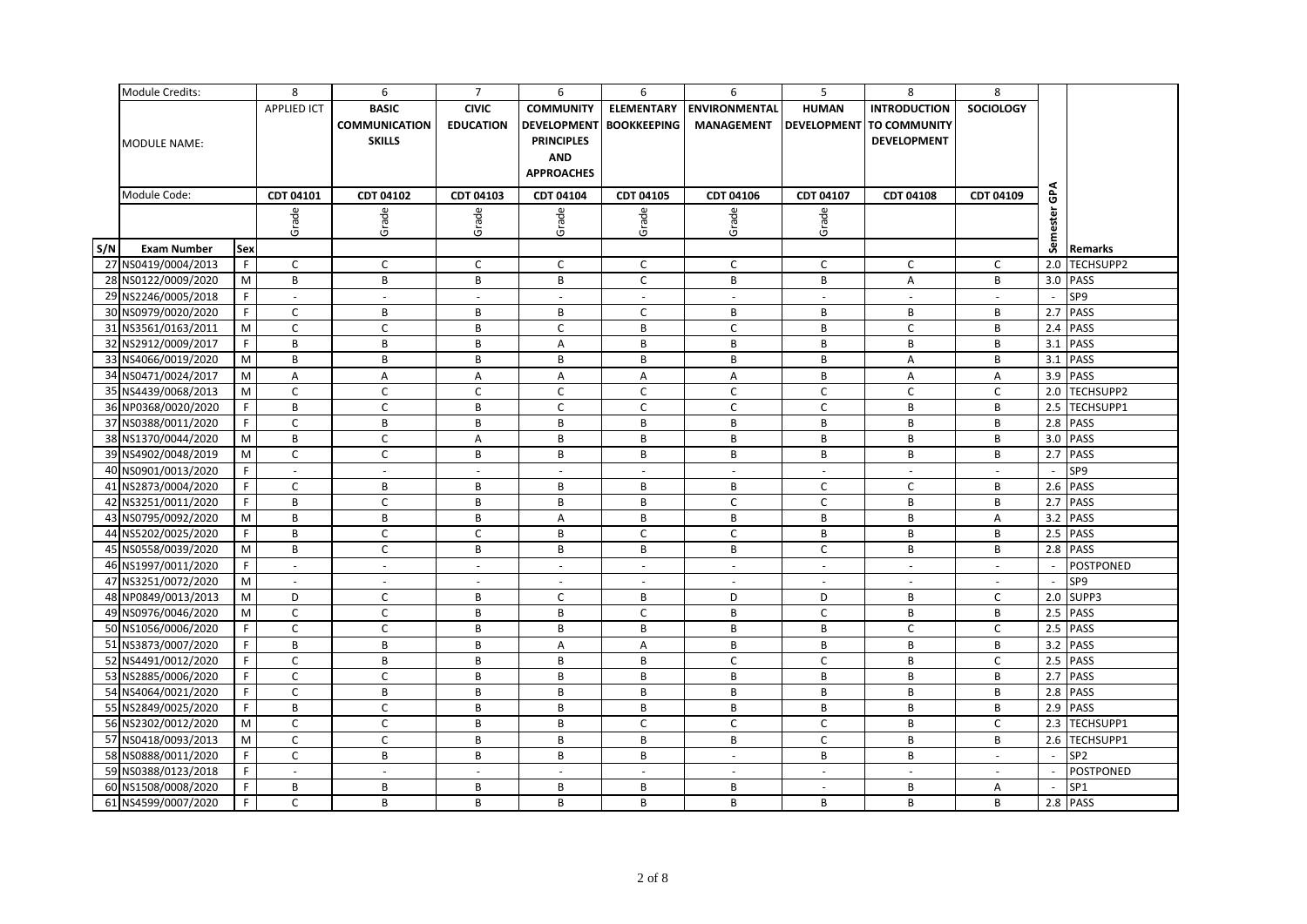|     | <b>Module Credits:</b> |             | 8                           | 6                           | $\overline{7}$            | 6                        | 6                        | 6                         | 5                        | 8                   | 8                |        |                    |
|-----|------------------------|-------------|-----------------------------|-----------------------------|---------------------------|--------------------------|--------------------------|---------------------------|--------------------------|---------------------|------------------|--------|--------------------|
|     |                        |             | <b>APPLIED ICT</b>          | <b>BASIC</b>                | <b>CIVIC</b>              | <b>COMMUNITY</b>         | <b>ELEMENTARY</b>        | <b>ENVIRONMENTAL</b>      | <b>HUMAN</b>             | <b>INTRODUCTION</b> | <b>SOCIOLOGY</b> |        |                    |
|     |                        |             |                             | <b>COMMUNICATION</b>        | <b>EDUCATION</b>          | <b>DEVELOPMENT</b>       | <b>BOOKKEEPING</b>       | <b>MANAGEMENT</b>         | <b>DEVELOPMENT</b>       | <b>TO COMMUNITY</b> |                  |        |                    |
|     | <b>MODULE NAME:</b>    |             |                             | <b>SKILLS</b>               |                           | <b>PRINCIPLES</b>        |                          |                           |                          | <b>DEVELOPMENT</b>  |                  |        |                    |
|     |                        |             |                             |                             |                           | <b>AND</b>               |                          |                           |                          |                     |                  |        |                    |
|     |                        |             |                             |                             |                           | <b>APPROACHES</b>        |                          |                           |                          |                     |                  |        |                    |
|     |                        |             |                             |                             |                           |                          |                          |                           |                          |                     |                  |        |                    |
|     | Module Code:           |             | CDT 04101                   | CDT 04102                   | CDT 04103                 | CDT 04104                | CDT 04105                | CDT 04106                 | CDT 04107                | <b>CDT 04108</b>    | CDT 04109        | GPA    |                    |
|     |                        |             | Grade                       | Grade                       | Grade                     | Grade                    | Grade                    | Grade                     | Grade                    |                     |                  | lester |                    |
|     |                        |             |                             |                             |                           |                          |                          |                           |                          |                     |                  |        |                    |
| S/N | <b>Exam Number</b>     | Sex         |                             |                             |                           |                          |                          |                           |                          |                     |                  | Sem    | Remarks            |
|     | 62 NS3396/0051/2020    | M           | B                           | B                           | A                         | B                        | B                        | B                         | B                        | B                   | $\mathsf{C}$     | 2.9    | PASS               |
|     | 63 NS3074/0108/2020    | M           | B                           | B                           | B                         | B                        | B                        | B                         | B                        | B                   | Α                |        | 3.1 PASS           |
|     | 64 NS1071/0012/2020    | F.          | $\mathsf C$                 | B                           | B                         | В                        | B                        | B                         | B                        | $\mathsf C$         | B                |        | 2.7 PASS           |
|     | 65 NS5203/0026/2019    | F           | $\omega$                    | $\sim$                      | $\sim$                    | $\sim$                   | $\omega$                 | $\sim$                    | $\sim$                   | $\sim$              | $\sim$           | $\sim$ | SP9                |
|     | 66 NS0723/0008/2020    | F           | $\mathsf C$                 | B                           | B                         | B                        | $\mathsf C$              | B                         | $\mathsf{C}$             | $\mathsf{C}$        | В                |        | $2.5$ PASS         |
|     | 67 NS4150/0013/2020    | F           | $\mathsf{C}$                | D                           | $\mathsf{C}$              | $\overline{C}$           | $\mathsf{C}$             | D                         | $\mathsf C$              | $\mathsf C$         | $\mathsf{C}$     |        | 1.8 SUPP2TECHSUPP1 |
|     | 68 NS2884/0016/2020    | F.          | B                           | $\mathsf C$                 | B                         | В                        | B                        | B                         | B                        | B                   | В                |        | 2.9 PASS           |
|     | 69 NS3447/0005/2020    | F           | B                           | B                           | B                         | B                        | B                        | $\, {\bf B} \,$           | B                        | B                   | B                |        | 3.0 PASS           |
|     | 70 NS1316/0023/2020    | F.          | $\mathsf C$                 | $\mathsf C$                 | A                         | B                        | B                        | B                         | B                        | B                   | В                |        | 2.8 PASS           |
|     | 71 NS4599/0012/2020    | F.          | B                           | $\mathsf C$                 | B                         | B                        | C                        | B                         | B                        | B                   | B                |        | 2.8 PASS           |
|     | 72 NS3383/0009/2020    | F.          | $\mathsf C$                 | $\mathsf C$                 | B                         | B                        | $\mathsf{C}$             | $\mathsf C$               | $\mathsf C$              | B                   | B                |        | 2.4 PASS           |
|     | 73 NS1125/0054/2020    | F           | B                           | $\mathsf{C}$                | B                         | $\mathsf{C}$             | B                        | B                         | $\mathsf C$              | B                   | $\mathsf{C}$     |        | 2.5 PASS           |
|     | 74 NS5160/0007/2019    | F.          | $\mathsf C$                 | D                           | B                         | B                        | $\mathsf{C}$             | $\mathsf{C}$              | $\mathsf{C}$             | B                   | $\mathsf{C}$     |        | 2.2 SUPP1          |
|     | 75 NS0508/0008/2019    | F           | B                           | B                           | B                         | В                        | B                        | B                         | B                        | B                   | В                |        | 3.0 PASS           |
|     | 76 NS0802/0103/2020    | ${\sf M}$   | $\mathsf C$                 | $\mathsf C$                 | B                         | B                        | $\mathsf C$              | $\mathsf C$               | $\mathsf C$              | B                   | $\mathsf C$      |        | 2.3 TECHSUPP1      |
|     | 77 NS2850/0011/2019    | F           | $\mathsf{C}$                | $\mathsf{C}$                | $\mathsf{C}$              | $\mathsf{C}$             | B                        | $\mathsf{C}$              | B                        | B                   | B                |        | 2.4 PASS           |
|     | 78 NS1724/0018/2020    | $\mathsf F$ | B                           | B                           | $\boldsymbol{\mathsf{A}}$ | A                        | B                        | $\boldsymbol{\mathsf{A}}$ | B                        | A                   | А                |        | 3.5 PASS           |
|     | 79 NS3988/0070/2020    | M           | B                           | B                           | A                         | A                        | B                        | A                         | B                        | B                   | B                |        | 3.3 PASS           |
|     | 80 NS2883/0013/2020    | F           | B                           | $\mathsf{C}$                | B                         | B                        | $\mathsf{C}$             | B                         | $\mathsf{C}$             | B                   | $\mathsf{C}$     |        | 2.5 PASS           |
|     | 81 NS0388/0134/2020    | M           | $\mathsf C$                 | $\mathsf{C}$                | B                         | В                        | B                        | B                         | $\mathsf C$              | B                   | $\mathsf{C}$     |        | 2.5 PASS           |
|     | 82 NS3072/0024/2020    | F           | $\mathcal{L}_{\mathcal{A}}$ | $\mathcal{L}_{\mathcal{A}}$ | $\sim$                    | $\blacksquare$           | $\sim$                   | $\overline{\phantom{a}}$  | $\blacksquare$           | $\sim$              | $\sim$           |        | SP9                |
|     | 83 NS1708/0020/2020    | F.          | $\sim$                      | $\sim$                      | $\sim$                    | $\overline{\phantom{a}}$ | $\overline{\phantom{a}}$ | $\overline{\phantom{a}}$  | $\overline{\phantom{a}}$ | $\sim$              | $\sim$           |        | SP9                |
|     | 84 NS3372/0019/2020    | F.          | $\mathsf C$                 | $\mathsf C$                 | B                         | B                        | B                        | B                         | $\mathsf C$              | B                   | B                |        | 2.6 PASS           |
|     | 85 NS0510/0043/2020    | F.          | $\mathsf{C}$                | $\mathsf{C}$                | C                         | B                        | $\mathsf{C}$             | $\mathsf{C}$              | B                        | B                   | B                |        | 2.4 PASS           |
|     | 86 NS5203/0031/2018    | F.          | $\sim$                      | $\sim$                      | $\sim$                    | $\sim$                   | $\omega$                 | $\omega$                  | $\sim$                   | $\sim$              | $\sim$           |        | <b>POSTPONED</b>   |
|     | 87 NS1416/0031/2020    | F.          | $\mathsf{C}$                | B                           | B                         | В                        | B                        | B                         | B                        | C                   | В                | 2.7    | <b>PASS</b>        |
|     | 88 NS4448/0014/2020    | F.          | $\, {\bf B}$                | B                           | B                         | A                        | B                        | $\boldsymbol{\mathsf{A}}$ | A                        | B                   | B                |        | 3.2 PASS           |
|     | 89 NS2249/0014/2020    | F.          | B                           | B                           | B                         | A                        | B                        | B                         | B                        | B                   | B                |        | 3.1 PASS           |
|     | 90 NS4861/0012/2019    | F.          | B                           | B                           | B                         | B                        | B                        | $\sim$                    | B                        | А                   | B                |        | SP <sub>1</sub>    |
|     | 91 NS0287/0059/2020    | F.          | $\mathsf{C}$                | B                           | B                         | B                        | B                        | B                         | B                        | B                   | B                |        | 2.8 PASS           |
|     | 92 NS1491/0018/2020    | F.          | B                           | $\mathsf C$                 | В                         | B                        | $\mathsf C$              | C                         | B                        | $\mathsf C$         | B                | 2.5    | PASS               |
|     | 93 NS0287/0061/2020    | F           | $\mathsf C$                 | $\mathsf{C}$                | B                         | B                        | $\mathsf{C}$             | $\mathsf{C}$              | B                        | $\mathsf{C}$        | $\mathsf{C}$     |        | 2.3 PASS           |
|     | 94 NS0382/0103/2007    | M           | $\mathsf C$                 | $\mathsf C$                 | B                         | B                        | $\mathsf C$              | $\mathsf C$               | $\mathsf C$              | B                   | B                | 2.4    | TECHSUPP2          |
|     | 95 NS3942/0023/2020    | F.          | $\mathsf C$                 | $\mathsf{C}$                | B                         | B                        | $\mathsf{C}$             | $\mathsf{C}$              | $\mathsf{C}$             | $\mathsf C$         | B                |        | 2.3 PASS           |
|     | 96 NS1661/0064/2020    | F           | $\mathsf{C}$                | $\mathsf{C}$                | B                         | B                        | B                        | $\mathsf{C}$              | B                        | B                   | B                |        | $2.6$ PASS         |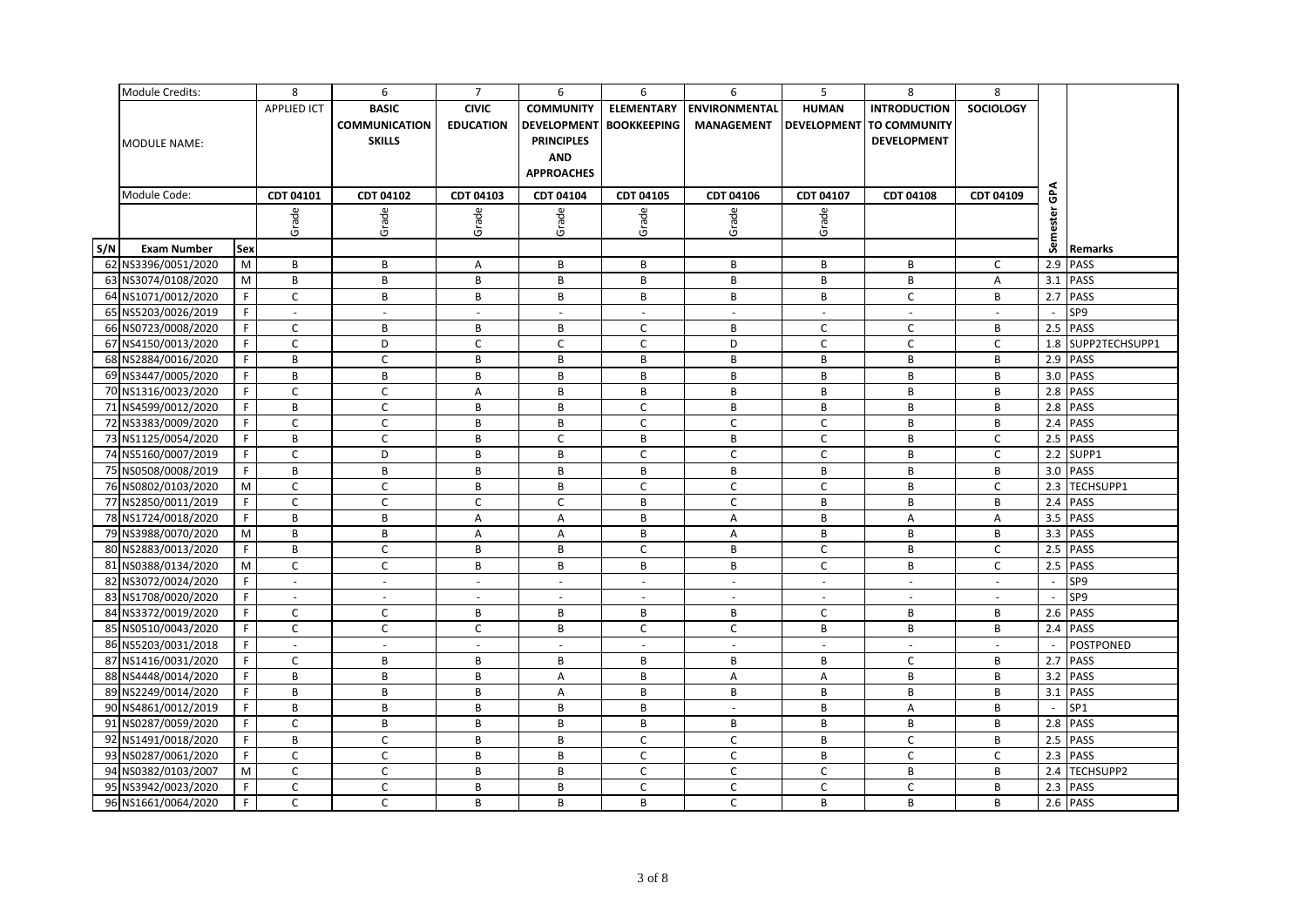|     | Module Credits:      |             | 8                  | 6                    | $\overline{7}$   | 6                  | 6                  | 6                           | 5            | 8                        | 8                |                          |                  |
|-----|----------------------|-------------|--------------------|----------------------|------------------|--------------------|--------------------|-----------------------------|--------------|--------------------------|------------------|--------------------------|------------------|
|     |                      |             | <b>APPLIED ICT</b> | <b>BASIC</b>         | <b>CIVIC</b>     | <b>COMMUNITY</b>   | <b>ELEMENTARY</b>  | <b>ENVIRONMENTAL</b>        | <b>HUMAN</b> | <b>INTRODUCTION</b>      | <b>SOCIOLOGY</b> |                          |                  |
|     |                      |             |                    | <b>COMMUNICATION</b> | <b>EDUCATION</b> | <b>DEVELOPMENT</b> | <b>BOOKKEEPING</b> | <b>MANAGEMENT</b>           |              | DEVELOPMENT TO COMMUNITY |                  |                          |                  |
|     | <b>MODULE NAME:</b>  |             |                    | <b>SKILLS</b>        |                  | <b>PRINCIPLES</b>  |                    |                             |              | <b>DEVELOPMENT</b>       |                  |                          |                  |
|     |                      |             |                    |                      |                  | <b>AND</b>         |                    |                             |              |                          |                  |                          |                  |
|     |                      |             |                    |                      |                  | <b>APPROACHES</b>  |                    |                             |              |                          |                  |                          |                  |
|     | Module Code:         |             |                    |                      |                  |                    |                    |                             |              |                          |                  |                          |                  |
|     |                      |             | CDT 04101          | CDT 04102            | CDT 04103        | CDT 04104          | CDT 04105          | CDT 04106                   | CDT 04107    | <b>CDT 04108</b>         | CDT 04109        | ဇ                        |                  |
|     |                      |             | Grade              | Grade                | Grade            | Grade              | Grade              | Grade                       | Grade        |                          |                  | ester                    |                  |
|     |                      |             |                    |                      |                  |                    |                    |                             |              |                          |                  |                          |                  |
| S/N | <b>Exam Number</b>   | Sex         |                    |                      |                  |                    |                    |                             |              |                          |                  | Sem                      | Remarks          |
|     | 97 NS2814/0023/2020  | F.          | $\mathsf{C}$       | $\mathsf{C}$         | $\mathsf{C}$     | C                  | $\mathsf{C}$       | $\mathsf{C}$                | $\mathsf{C}$ | $\mathsf{C}$             | C                | 2.0                      | <b>PASS</b>      |
|     | 98 NS5192/0068/2020  | F.          | $\sim$             | $\sim$               | $\sim$           | $\omega$           | $\sim$             | $\sim$                      | $\omega$     | $\sim$                   |                  | $\overline{\phantom{a}}$ | SP9              |
|     | 99 NS4607/0023/2020  | F.          | B                  | В                    | В                | В                  | B                  | A                           | В            | В                        | в                |                          | 3.1 PASS         |
|     | 100 NS0317/0034/2020 | M           | $\mathsf{C}$       | $\mathsf{C}$         | B                | C                  | $\mathsf C$        | В                           | B            | A                        | В                | 2.7                      | TECHSUPP1        |
|     | 101 NS1702/0075/2020 | M           | B                  | $\sim$               | Α                | $\omega$           | $\sim$             | $\blacksquare$              | B            | $\omega$                 | B                |                          | SP5              |
|     | 102 NS0850/0054/2020 | F.          | B                  | B                    | B                | B                  | B                  | В                           | B            | A                        | B                |                          | 3.1 PASS         |
|     | 103 NS3765/0010/2016 | F.          | $\mathsf{C}$       | C                    | C                | В                  | C                  | $\mathsf{C}$                | B            | В                        | C                |                          | 2.3 PASS         |
|     | 104 NS4448/0018/2020 | F.          | B                  | В                    | B                | B                  | B                  | $\sim$                      | B            | В                        | в                | $\sim$                   | SP <sub>1</sub>  |
|     | 105 NS5413/0057/2020 | F.          | B                  | B                    | B                | B                  | B                  | B                           | B            | B                        | A                |                          | 3.1 PASS         |
|     | 106 NS4161/0021/2019 | F.          | C                  | C                    | C                | C                  | C                  | $\mathsf{C}$                | В            | В                        | в                |                          | 2.3 PASS         |
|     | 107 NS2780/0067/2020 | $\mathsf F$ | B                  | B                    | B                | B                  | B                  | $\mathsf C$                 | B            | В                        | В                |                          | 2.9 PASS         |
|     | 108 NS2317/0055/2020 | M           | $\sim$             | $\sim$               | $\sim$           | $\omega$           | $\sim$             | $\mathcal{L}_{\mathcal{A}}$ | $\sim$       | $\sim$                   | $\sim$           | $\sim$                   | SP9              |
|     | 109 NS1549/0065/2020 | M           | C                  | $\mathsf{C}$         | B                | C                  | B                  | B                           | B            | В                        | B                |                          | 2.6 PASS         |
|     | 110 NS3758/0021/2020 | F.          | $\mathsf C$        | C                    | В                | В                  | B                  | $\mathsf C$                 | B            | B                        | В                |                          | 2.6 PASS         |
|     | 111 NS3765/0049/2019 | M           | B                  | B                    | B                | В                  | B                  | В                           | B            | В                        | B                |                          | 3.0 PASS         |
|     | 112 NS3414/0026/2020 | F.          | $\mathsf C$        | $\mathsf{C}$         | B                | B                  | B                  | B                           | $\mathsf{C}$ | $\mathsf{C}$             | B                |                          | 2.5 PASS         |
|     | 113 NS3693/0041/2020 | F           | $\, {\bf B}$       | $\mathsf{C}$         | B                | B                  | B                  | B                           | B            | B                        | B                | 2.9                      | PASS             |
|     | 114 NS5111/0001/2020 | F.          | $\mathsf{C}$       | B                    | B                | В                  | C                  | B                           | $\mathsf{C}$ | B                        | B                |                          | 2.6 PASS         |
|     | 115 NS4991/0010/2020 | F.          | $\mathsf{C}$       | $\mathsf{C}$         | B                | $\mathsf{C}$       | B                  | $\mathsf C$                 | B            | B                        | C                |                          | 2.4 PASS         |
|     | 116 NS0353/0022/2020 | M           | $\sim$             | $\omega$             | $\sim$           | $\omega$           | $\sim$             | 41                          | $\sim$       | $\sim$                   | $\sim$           | $\sim$                   | SP9              |
|     | 117 NS0506/0029/2020 | M           | $\sim$             | C                    | $\sim$           | В                  | C                  | В                           | $\sim$       | В                        | В                |                          | SP3              |
|     | 118 NS0122/0046/2020 | M           | B                  | B                    | B                | B                  | $\mathsf{C}$       | $\omega$                    | B            | B                        | B                |                          | TECHSUPP1SP1     |
|     | 119 NS5647/0053/2020 | M           | A                  | В                    | B                | B                  | $\sim$             | $\sim$                      | B            | A                        | В                |                          | SP <sub>2</sub>  |
|     | 120 NS0368/0013/2019 | F.          | B                  | B                    | B                | B                  | $\mathsf{C}$       | B                           | B            | B                        | В                |                          | 2.9 PASS         |
|     | 121 NS4507/0013/2020 | F.          | $\sim$             | $\sim$               | $\sim$           | $\sim$             | $\sim$             | $\sim$                      | $\sim$       | $\sim$                   | $\sim$           |                          | <b>POSTPONED</b> |
|     | 122 NS2841/0034/2020 | $\mathsf F$ | B                  | B                    | В                | B                  | B                  | В                           | В            | В                        | в                |                          | 3.0 PASS         |
|     | 123 NS4240/0229/2011 | M           | $\mathsf{C}$       | $\mathsf C$          | B                | B                  | B                  | В                           | B            | $\mathsf{C}$             | B                |                          | 2.6 PASS         |
|     | 124 NS2906/0029/2011 | M           | $\mathsf{C}$       | $\mathsf{C}$         | B                | В                  | B                  | $\mathsf{C}$                | B            | В                        | B                | 2.6                      | PASS             |
|     | 125 NS0418/0048/2018 | M           | B                  | B                    | Α                | B                  | B                  | A                           | B            | B                        | B                |                          | 3.2 PASS         |
|     | 126 NS2782/0097/2017 | M           | B                  | B                    | B                | A                  | B                  | B                           | B            | B                        | B                |                          | 3.1 PASS         |
|     | 127 NS2257/0026/2020 | $\mathsf F$ | $\mathsf{C}$       | В                    | В                | В                  | В                  | В                           | В            | B                        | В                |                          | 2.8 PASS         |
|     | 128 NS0850/0207/2020 | M           | B                  | C                    | B                | B                  | B                  | $\mathsf{C}$                | B            | B                        | C                |                          | 2.6 PASS         |
|     | 129 NS5192/0085/2020 | F.          | D                  | $\mathsf{C}$         | $\mathsf C$      | C                  | D                  | D                           | D            | $\mathsf C$              | C                | 1.5                      | SUPP4TECHSUPP1   |
|     | 130 NS0986/0036/2020 | F.          | B                  | C                    | C                | B                  | B                  | B                           | $\mathsf{C}$ | В                        | В                |                          | 2.7 PASS         |
|     | 131 NS1113/0014/2020 | F           | $\mathsf{C}$       | $\mathsf{C}$         | B                | B                  | $\mathsf{C}$       | B                           | B            | B                        | B                |                          | 2.6 PASS         |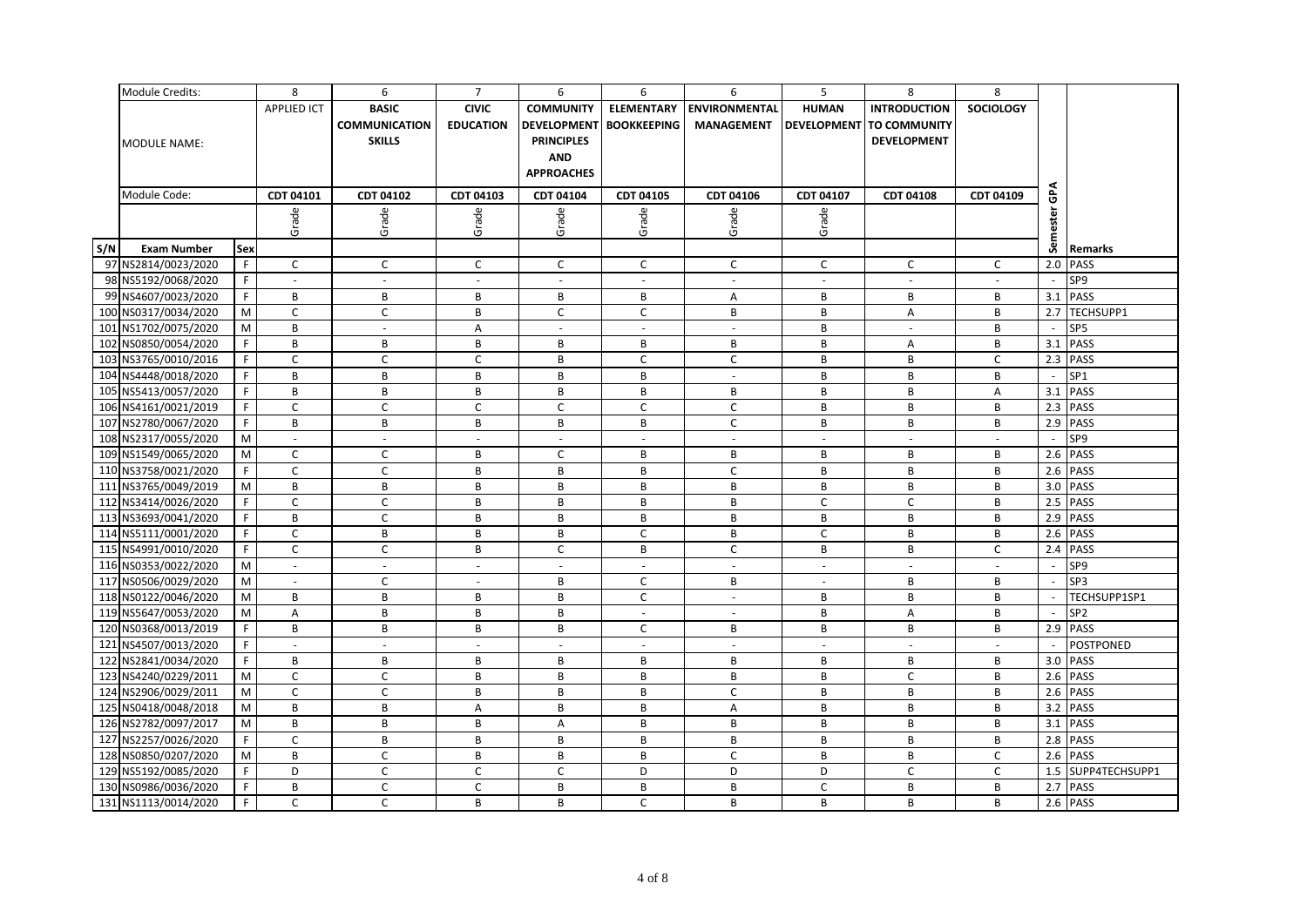|     | Module Credits:      |     | 8                        | 6                    | $\overline{7}$           | 6                        | 6                        | 6                        | 5            | 8                        | 8                |        |                    |
|-----|----------------------|-----|--------------------------|----------------------|--------------------------|--------------------------|--------------------------|--------------------------|--------------|--------------------------|------------------|--------|--------------------|
|     |                      |     | <b>APPLIED ICT</b>       | <b>BASIC</b>         | <b>CIVIC</b>             | <b>COMMUNITY</b>         | <b>ELEMENTARY</b>        | <b>ENVIRONMENTAL</b>     | <b>HUMAN</b> | <b>INTRODUCTION</b>      | <b>SOCIOLOGY</b> |        |                    |
|     |                      |     |                          | <b>COMMUNICATION</b> | <b>EDUCATION</b>         | <b>DEVELOPMENT</b>       | <b>BOOKKEEPING</b>       | <b>MANAGEMENT</b>        |              | DEVELOPMENT TO COMMUNITY |                  |        |                    |
|     | <b>MODULE NAME:</b>  |     |                          | <b>SKILLS</b>        |                          | <b>PRINCIPLES</b>        |                          |                          |              | <b>DEVELOPMENT</b>       |                  |        |                    |
|     |                      |     |                          |                      |                          | <b>AND</b>               |                          |                          |              |                          |                  |        |                    |
|     |                      |     |                          |                      |                          | <b>APPROACHES</b>        |                          |                          |              |                          |                  |        |                    |
|     |                      |     |                          |                      |                          |                          |                          |                          |              |                          |                  |        |                    |
|     | Module Code:         |     | CDT 04101                | CDT 04102            | CDT 04103                | CDT 04104                | CDT 04105                | CDT 04106                | CDT 04107    | CDT 04108                | CDT 04109        | ဇ      |                    |
|     |                      |     | Grade                    | Grade                | Grade                    | Grade                    | Grade                    | Grade                    | Grade        |                          |                  | ä      |                    |
|     |                      |     |                          |                      |                          |                          |                          |                          |              |                          |                  |        |                    |
| S/N | <b>Exam Number</b>   | Sex |                          |                      |                          |                          |                          |                          |              |                          |                  | Sem    | Remarks            |
|     | 132 NS2018/0044/2020 | F   | В                        | B                    | B                        | В                        | B                        | В                        | В            | В                        | В                |        | 3.0 PASS           |
|     | 133 NS1741/0113/2019 | F.  | C                        | C                    | B                        | В                        | B                        | В                        | C            | Α                        | В                |        | 2.8 PASS           |
|     | 134 NS3997/0022/2020 | F.  | $\mathsf C$              | B                    | B                        | B                        | B                        | B                        | A            | Α                        | B                |        | 3.0 PASS           |
|     | 135 NS2125/0029/2020 | F.  | B                        | $\mathsf{C}$         | Α                        | В                        | B                        | Α                        | B            | В                        | В                | 3.1    | <b>PASS</b>        |
|     | 136 NS2527/0006/2020 | F.  | B                        | В                    | B                        | A                        | B                        | В                        | В            | B                        | B                |        | 3.1 PASS           |
|     | 137 NP3896/0017/2020 | F.  | C                        | $\mathsf{C}$         | B                        | B                        | B                        | $\mathsf{C}$             | C            | B                        | B                |        | 2.5 TECHSUPP2      |
|     | 138 NS2314/0038/2020 | F.  | B                        | В                    | В                        | В                        | В                        | B                        | В            | В                        | В                |        | 3.0 PASS           |
|     | 139 NS0813/0030/2020 | F.  | $\mathsf{C}$             | В                    | C                        | C                        | $\mathsf{C}$             | $\mathsf{C}$             | В            | В                        | В                |        | 2.4 PASS           |
|     | 140 NP4351/0096/2017 | F   | $\sim$                   | $\sim$               | $\sim$                   | $\omega$                 | $\sim$                   | $\sim$                   | $\sim$       | $\sim$                   | $\sim$           |        | SP9                |
|     | 141 NS0701/0085/2020 | M   | $\sim$                   | $\sim$               | $\overline{\phantom{a}}$ | $\sim$                   | $\overline{\phantom{a}}$ | $\sim$                   | $\sim$       | $\sim$                   | $\overline{a}$   |        | SP9                |
|     | 142 NS3475/0017/2019 | F.  | $\mathsf{C}$             | C                    | B                        | C                        | C                        | $\mathsf{C}$             | $\mathsf{C}$ | C                        | B                |        | 2.2 TECHSUPP1      |
|     | 143 NS2558/0013/2019 | F.  | $\mathsf{C}$             | $\mathsf{C}$         | В                        | В                        | $\mathsf{C}$             | B                        | $\mathsf{C}$ | В                        | C                |        | 2.4 PASS           |
|     | 144 NS3036/0096/2019 | M   | $\sim$                   |                      | $\sim$                   | $\omega$                 | $\sim$                   | $\sim$                   | $\omega$     | $\omega$                 |                  |        | SP9                |
|     | 145 NS4816/0046/2020 | F   | D                        | D                    | C                        | C                        | D                        | D                        | C            | D                        | B                |        | 1.5 SUPP5TECHSUPP1 |
|     | 146 NS1121/0037/2020 | F.  | C                        | C                    | B                        | C                        | $\mathsf{C}$             | В                        | В            | C                        | В                |        | 2.4 PASS           |
|     | 147 NS2883/0030/2020 | F   | $\mathsf{C}$             | $\mathsf{C}$         | B                        | D                        | $\mathsf{C}$             | $\mathsf{C}$             | C            | В                        | C                |        | 2.1 SUPP1TECHSUPP1 |
|     | 148 NS2172/0030/2020 | F   | $\mathsf{C}$             | $\mathsf{C}$         | B                        | $\mathsf C$              | B                        | B                        | $\mathsf{C}$ | $\mathsf{C}$             | C                |        | 2.3 TECHSUPP1      |
|     | 149 NS4960/0093/2020 | F.  | C                        | C                    | B                        | B                        | C                        | В                        | В            | C                        | C                |        | 2.4 TECHSUPP1      |
|     | 150 NS2884/0065/2019 | M   | B                        | $\mathsf{C}$         | B                        | A                        | $\, {\bf B}$             | B                        | B            | В                        | B                |        | 3.0 PASS           |
|     | 151 NS2125/0038/2020 | F   | B                        | $\mathsf{C}$         | B                        | B                        | B                        | B                        | $\mathsf{C}$ | B                        | B                |        | 2.8 PASS           |
|     | 152 NS4921/0053/2020 | M   | B                        | $\mathsf{C}$         | B                        | В                        | B                        | В                        | B            | Α                        | B                |        | 3.0 TECHSUPP1      |
|     | 153 NS1471/0083/2020 | M   | $\mathsf{C}$             | $\mathsf{C}$         | B                        | C                        | B                        | В                        | B            | В                        | В                |        | 2.6 PASS           |
|     | 154 NS3415/0050/2020 | F.  | B                        | В                    | В                        | A                        | В                        | B                        | В            | В                        | В                |        | 3.1 PASS           |
|     | 155 NS4039/0071/2019 | F.  | $\mathsf{C}$             | $\mathsf{C}$         | B                        | B                        | $\mathsf{C}$             | $\sim$                   | C            | В                        | B                | $\sim$ | TECHSUPP1SP1       |
|     | 156 NS2172/0033/2020 | F.  | $\omega$                 | $\sim$               | $\sim$                   | $\omega$                 | $\sim$                   | $\sim$                   | $\sim$       | $\sim$                   | $\sim$           |        | SP9                |
|     | 157 NS2125/0040/2020 | F.  | B                        | B                    | B                        | A                        | B                        | B                        | B            | B                        | B                |        | 3.1 PASS           |
|     | 158 NS0929/0040/2019 | F.  | C                        | В                    | B                        | В                        | B                        | B                        | $\mathsf{C}$ | В                        | B                |        | 2.7 PASS           |
|     | 159 NS3079/0055/2020 | F.  | $\mathsf{C}$             | $\mathsf{C}$         | В                        | $\mathsf C$              | B                        | B                        | $\mathsf{C}$ | В                        | В                |        | 2.5 TECHSUPP1      |
|     | 160 NS0949/0084/2020 | F.  | B                        | B                    | B                        | В                        | B                        | В                        | В            | В                        | В                |        | 3.0 PASS           |
|     | 161 NS3822/0090/2019 | F   | $\mathsf{C}$             | $\mathsf{C}$         | B                        | $\mathsf{C}$             | B                        | $\mathsf{C}$             | $\mathsf{C}$ | $\mathsf C$              | $\mathsf{C}$     |        | 2.2 PASS           |
|     | 162 NS4474/0028/2019 | F.  | $\mathsf{C}$             | $\mathsf{C}$         | C                        | В                        | $\mathsf{C}$             | $\mathsf{C}$             | В            | $\mathsf{C}$             | C                | 2.1    | TECHSUPP1          |
|     | 163 NS4815/0031/2020 | F.  | $\mathsf{C}$             | $\mathsf{C}$         | Α                        | B                        | $\mathsf{C}$             | В                        | B            | В                        | В                | 2.7    | <b>PASS</b>        |
|     | 164 NS2780/0101/2020 | F.  | $\mathsf{C}$             | D                    | В                        | В                        | B                        | $\mathsf{C}$             | $\mathsf{C}$ | В                        | C                |        | 2.3 SUPP1TECHSUPP1 |
|     | 165 NS2021/0030/2020 | F.  | $\overline{\phantom{a}}$ | $\blacksquare$       | $\overline{\phantom{a}}$ | $\overline{\phantom{a}}$ | $\overline{\phantom{a}}$ | $\overline{\phantom{a}}$ | $\sim$       | $\overline{\phantom{a}}$ | $\sim$           | $\sim$ | SP9                |
|     | 166 NS3867/0082/2020 | F.  | B                        | B                    | B                        | B                        | A                        | B                        | B            | A                        | B                |        | 3.2 PASS           |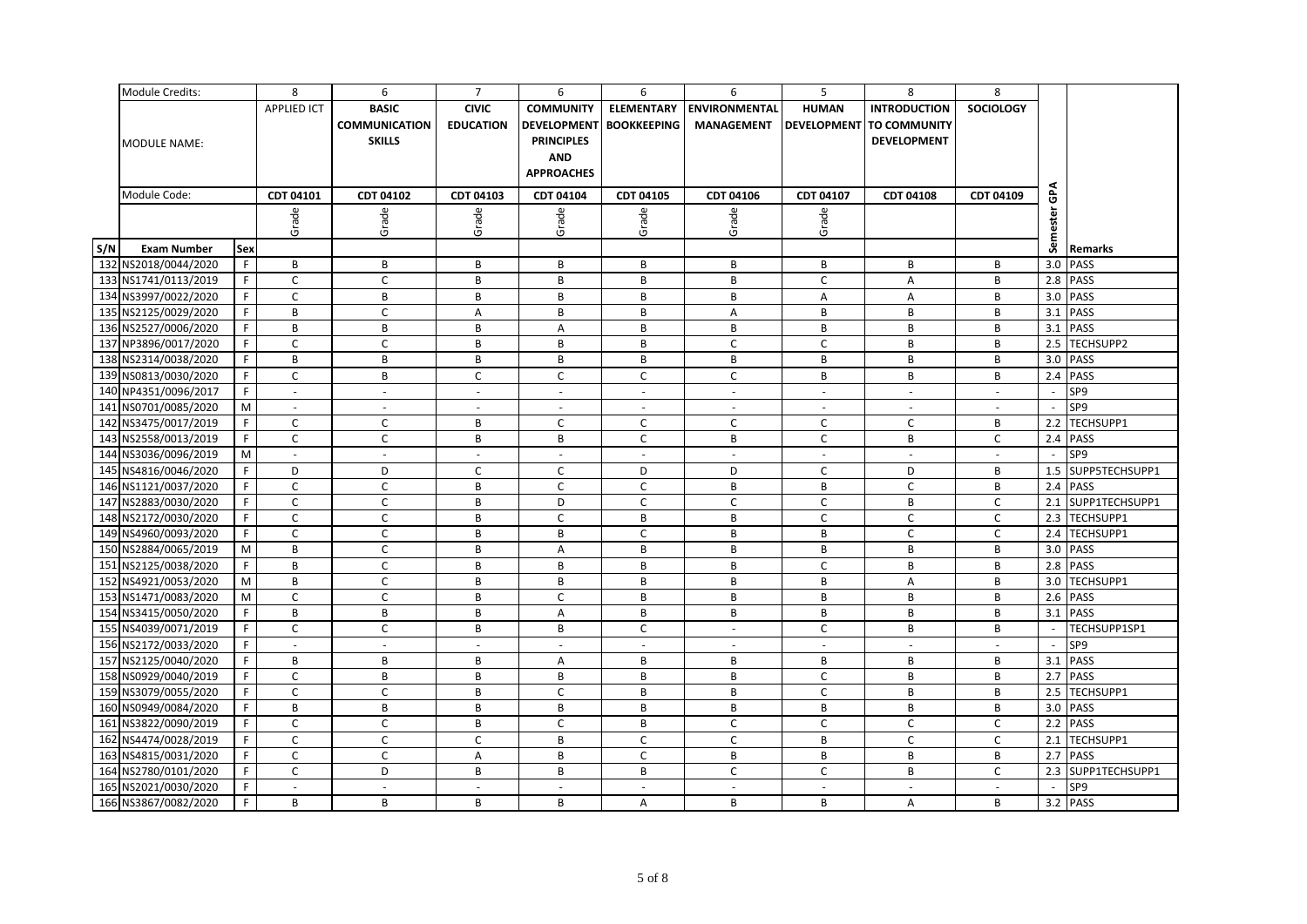|     | Module Credits:      |     | 8                  | 6                    | $\overline{7}$   | 6                  | 6                  | 6                    | 5                        | 8                        | 8                |     |                    |
|-----|----------------------|-----|--------------------|----------------------|------------------|--------------------|--------------------|----------------------|--------------------------|--------------------------|------------------|-----|--------------------|
|     |                      |     | <b>APPLIED ICT</b> | <b>BASIC</b>         | <b>CIVIC</b>     | <b>COMMUNITY</b>   | <b>ELEMENTARY</b>  | <b>ENVIRONMENTAL</b> | <b>HUMAN</b>             | <b>INTRODUCTION</b>      | <b>SOCIOLOGY</b> |     |                    |
|     |                      |     |                    | <b>COMMUNICATION</b> | <b>EDUCATION</b> | <b>DEVELOPMENT</b> | <b>BOOKKEEPING</b> | <b>MANAGEMENT</b>    |                          | DEVELOPMENT TO COMMUNITY |                  |     |                    |
|     | <b>MODULE NAME:</b>  |     |                    | <b>SKILLS</b>        |                  | <b>PRINCIPLES</b>  |                    |                      |                          | DEVELOPMENT              |                  |     |                    |
|     |                      |     |                    |                      |                  | <b>AND</b>         |                    |                      |                          |                          |                  |     |                    |
|     |                      |     |                    |                      |                  | <b>APPROACHES</b>  |                    |                      |                          |                          |                  |     |                    |
|     |                      |     |                    |                      |                  |                    |                    |                      |                          |                          |                  |     |                    |
|     | Module Code:         |     | CDT 04101          | CDT 04102            | CDT 04103        | CDT 04104          | CDT 04105          | CDT 04106            | CDT 04107                | CDT 04108                | CDT 04109        | ဇ   |                    |
|     |                      |     | Grade              | Grade                | Grade            | Grade              | Grade              | Grade                | Grade                    |                          |                  | ä   |                    |
|     |                      |     |                    |                      |                  |                    |                    |                      |                          |                          |                  |     |                    |
| S/N | <b>Exam Number</b>   | Sex |                    |                      |                  |                    |                    |                      |                          |                          |                  | Sem | <b>Remarks</b>     |
|     | 167 NS0941/0013/2020 | F   | B                  | $\mathsf{C}$         | B                | B                  | B                  | B                    | B                        | Α                        | Α                |     | 3.1 PASS           |
|     | 168 NS4816/0040/2018 | F   | B                  | B                    | B                | B                  | B                  | В                    | В                        | В                        | B                |     | 3.0 PASS           |
|     | 169 NS0949/0090/2020 | F.  | $\mathsf C$        | $\mathsf{C}$         | B                | В                  | B                  | В                    | B                        | B                        | В                |     | 2.7 PASS           |
|     | 170 NS1808/0038/2020 | F.  | B                  | $\mathsf{C}$         | В                | C                  | C                  | $\mathsf{C}$         | В                        | В                        | В                |     | 2.6 PASS           |
|     | 171 NS0505/0008/2020 | F.  | C                  | $\mathsf{C}$         | C                | C                  | $\mathsf{C}$       | $\mathsf{C}$         | $\mathsf C$              | B                        | C                |     | 2.1 TECHSUPP1      |
|     | 172 NS1442/0109/2020 | F.  | $\mathsf{C}$       | $\omega$             | $\mathsf{C}$     | $\mathsf{C}$       | $\mathbf{r}$       | $\omega$             | $\omega$                 | $\sim$                   | $\equiv$         | ÷.  | SP <sub>6</sub>    |
|     | 173 NS3837/0047/2019 | F.  | B                  | В                    | B                | В                  | В                  | В                    | B                        | В                        | Α                |     | 3.1 PASS           |
|     | 174 NS3490/0034/2020 | F.  | $\mathsf{C}$       | $\mathsf{C}$         | В                | В                  | B                  | $\mathsf{C}$         | B                        | B                        | В                |     | 2.6 PASS           |
|     | 175 NS1442/0112/2020 | F.  | $\mathsf{C}$       | $\mathsf C$          | B                | В                  | $\mathsf C$        | $\mathsf C$          | $\mathsf C$              | B                        | $\mathsf{C}$     |     | 2.3 TECHSUPP1      |
|     | 176 NS0852/0086/2020 | M   | $\mathsf{C}$       | C                    | В                | C                  | C                  | В                    | $\sim$                   | B                        | В                |     | SP1                |
|     | 177 NS4448/0073/2020 | M   | $\omega$           | $\omega$             | $\sim$           | $\omega$           | $\sim$             | $\omega$             | $\overline{\phantom{a}}$ | $\omega$                 | $\sim$           |     | SP9                |
|     | 178 NS3903/0020/2019 | F   | B                  | B                    | B                | $\overline{A}$     | B                  | B                    | B                        | B                        | B                |     | 3.1 PASS           |
|     | 179 NS0235/0084/2020 | F   | $\mathsf{C}$       | В                    | В                | В                  | В                  | В                    | В                        | В                        | B                |     | 2.8 PASS           |
|     | 180 NS3305/0060/2020 | M   | $\sim$             | $\sim$               | $\sim$           | $\omega$           |                    | $\sim$               | $\omega$                 | $\sim$                   | $\sim$           |     | SP9                |
|     | 181 NP0672/0121/2020 | M   | $\mathsf C$        | C                    | C                | С                  | $\mathsf C$        | $\sim$               | B                        | В                        | В                |     | SP1                |
|     | 182 NS1777/0046/2020 | F.  | $\mathsf{C}$       | B                    | C                | B                  | $\mathsf{C}$       | B                    | B                        | B                        | B                |     | 2.6 PASS           |
|     | 183 NP5248/0032/2020 | F   | $\mathsf C$        | B                    | B                | В                  | B                  | $\mathsf C$          | B                        | B                        | В                |     | 2.7 PASS           |
|     | 184 NS0934/0035/2020 | F.  | $\mathsf{C}$       | C                    | B                | В                  | B                  | B                    | В                        | В                        | C                |     | 2.6 PASS           |
|     | 185 NS2302/0056/2020 | M   | $\sim$             | $\sim$               | $\sim$           | $\sim$             | $\sim$             | $\sim$               | $\sim$                   | $\sim$                   | $\sim$           |     | SP9                |
|     | 186 NS0875/0189/2020 | M   | B                  | $\mathsf{C}$         | В                | В                  | B                  | В                    | В                        | В                        | В                |     | 2.9 PASS           |
|     | 187 NS0558/0021/2020 | F.  | B                  | В                    | В                | В                  | B                  | В                    | В                        | Α                        | Α                |     | 3.2 PASS           |
|     | 188 NS1133/0030/2020 | F   | B                  | B                    | B                | B                  | $\mathsf{C}$       | B                    | $\mathsf{C}$             | B                        | B                |     | 2.8 PASS           |
|     | 189 NS3372/0054/2020 | F   | $\mathsf C$        | В                    | B                | В                  | B                  | B                    | B                        | B                        | B                |     | 2.8 PASS           |
|     | 190 NS0388/0185/2020 | M   | $\mathsf{C}$       | C                    | B                | B                  | B                  | B                    | B                        | B                        | B                |     | 2.7 PASS           |
|     | 191 NS3472/0068/2020 | F   | B                  | B                    | B                | B                  | $\mathsf{C}$       | B                    | В                        | Α                        | B                |     | 3.0 PASS           |
|     | 192 NS3530/0046/2020 | F.  | $\mathsf{C}$       | C                    | B                | B                  | $\mathsf{C}$       | $\mathsf{C}$         | C                        | $\mathsf{C}$             | В                |     | 2.3 TECHSUPP2      |
|     | 193 NS3086/0057/2020 | F.  | $\mathsf C$        | $\mathsf C$          | B                | B                  | $\mathsf C$        | B                    | B                        | B                        | $\mathsf C$      |     | 2.5 TECHSUPP1      |
|     | 194 NS0934/0057/2019 | F.  | B                  | В                    | B                | В                  | B                  | В                    | B                        | B                        | B                |     | 3.0 PASS           |
|     | 195 NS3383/0032/2020 | F.  | $\mathsf{C}$       | C                    | В                | В                  | B                  | $\mathsf{C}$         | В                        | В                        | B                |     | 2.6 PASS           |
|     | 196 NS0949/0103/2020 | F   | $\mathsf{C}$       | D                    | B                | C                  | $\mathsf{C}$       | B                    | B                        | $\mathsf{C}$             | B                |     | 2.3 SUPP1          |
|     | 197 NS1840/0134/2020 | F.  | D                  | D                    | В                | C                  | C                  | $\mathsf{C}$         | $\mathsf{C}$             | $\mathsf{C}$             | B                |     | 2.0 SUPP2TECHSUPP2 |
|     | 198 NS0765/0138/2019 | M   | A                  | В                    | B                | В                  | B                  | A                    | В                        | B                        | A                |     | 3.3 PASS           |
|     | 199 NS0811/0166/2020 | M   | $\mathsf{C}$       | B                    | B                | B                  | C                  | B                    | B                        | $\mathsf{C}$             | C                |     | 2.5 PASS           |
|     | 200 NS5202/0253/2020 | F.  | $\mathsf{C}$       | C                    | B                | B                  | D                  | $\mathsf{C}$         | B                        | B                        | B                |     | 2.4 SUPP1          |
|     | 201 NP0302/0211/2020 | M   | $\mathsf{C}$       | $\mathsf{C}$         | B                | $\mathsf{C}$       | $\mathsf{C}$       | $\mathsf{C}$         | $\mathsf{C}$             | B                        | $\mathsf{C}$     |     | 2.2 TECHSUPP2      |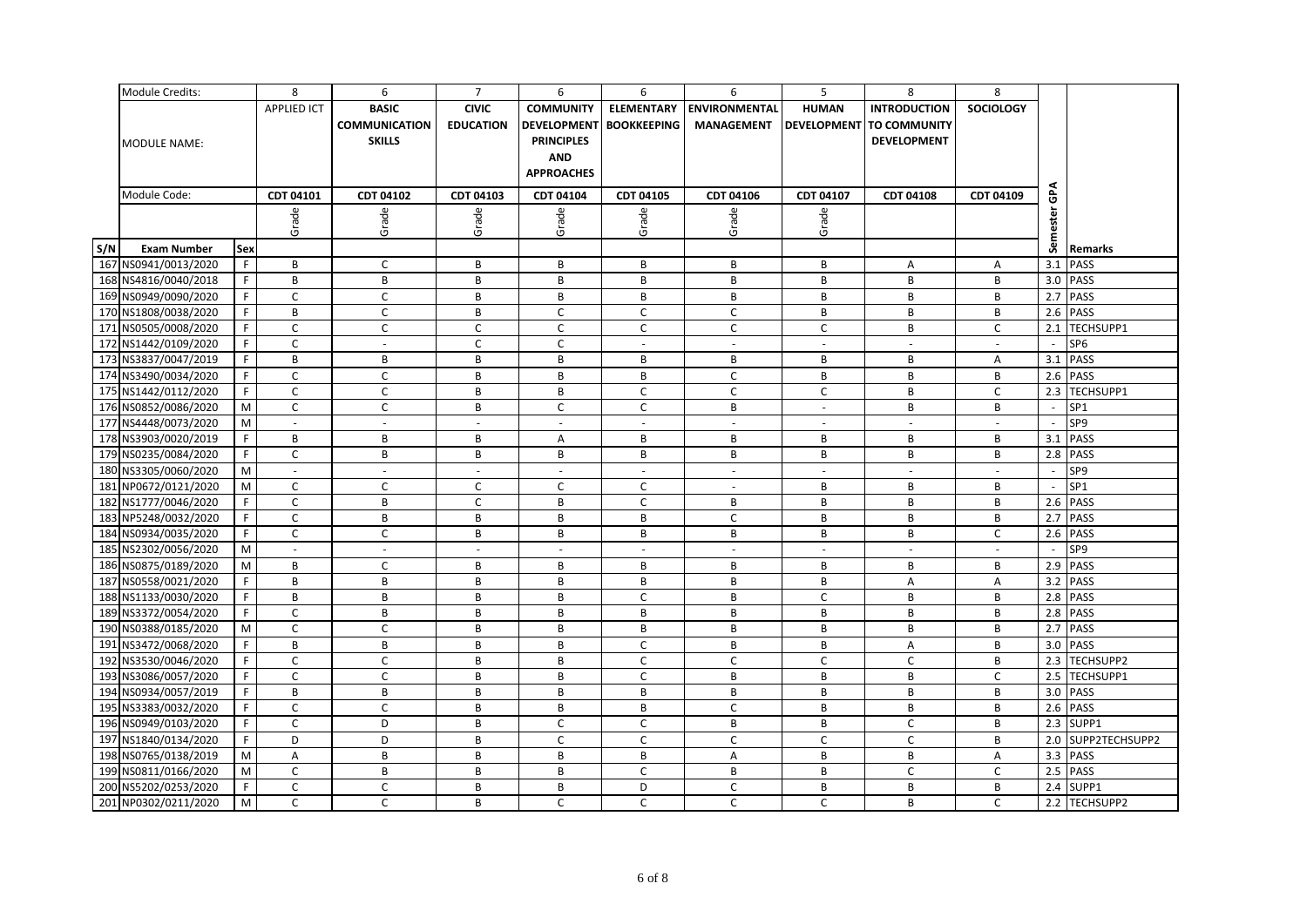|     | Module Credits:      |     | 8                        | 6                        | $\overline{7}$   | 6                         | 6                        | 6                        | 5                        | 8                               | 8                |                          |                 |
|-----|----------------------|-----|--------------------------|--------------------------|------------------|---------------------------|--------------------------|--------------------------|--------------------------|---------------------------------|------------------|--------------------------|-----------------|
|     |                      |     | <b>APPLIED ICT</b>       | <b>BASIC</b>             | <b>CIVIC</b>     | <b>COMMUNITY</b>          | <b>ELEMENTARY</b>        | <b>ENVIRONMENTAL</b>     | <b>HUMAN</b>             | <b>INTRODUCTION</b>             | <b>SOCIOLOGY</b> |                          |                 |
|     |                      |     |                          | <b>COMMUNICATION</b>     | <b>EDUCATION</b> | <b>DEVELOPMENT</b>        | <b>BOOKKEEPING</b>       | <b>MANAGEMENT</b>        |                          | <b>DEVELOPMENT TO COMMUNITY</b> |                  |                          |                 |
|     | <b>MODULE NAME:</b>  |     |                          | <b>SKILLS</b>            |                  | <b>PRINCIPLES</b>         |                          |                          |                          | <b>DEVELOPMENT</b>              |                  |                          |                 |
|     |                      |     |                          |                          |                  | <b>AND</b>                |                          |                          |                          |                                 |                  |                          |                 |
|     |                      |     |                          |                          |                  | <b>APPROACHES</b>         |                          |                          |                          |                                 |                  |                          |                 |
|     |                      |     |                          |                          |                  |                           |                          |                          |                          |                                 |                  |                          |                 |
|     | Module Code:         |     | CDT 04101                | CDT 04102                | CDT 04103        | CDT 04104                 | CDT 04105                | CDT 04106                | CDT 04107                | <b>CDT 04108</b>                | CDT 04109        | ဇ                        |                 |
|     |                      |     | Grade                    | Grade                    | Grade            | Grade                     | Grade                    | Grade                    | Grade                    |                                 |                  | ester                    |                 |
|     |                      |     |                          |                          |                  |                           |                          |                          |                          |                                 |                  |                          |                 |
| S/N | <b>Exam Number</b>   | Sex |                          |                          |                  |                           |                          |                          |                          |                                 |                  | Sem                      | Remarks         |
|     | 202 NS0550/0078/2020 | F.  | C                        | C                        | $\mathsf{C}$     | C                         | $\mathsf{C}$             | $\mathsf{C}$             | C                        | C                               | C                | 2.0                      | TECHSUPP1       |
|     | 203 NS1845/0066/2020 | F.  | B                        | C                        | В                | В                         | B                        | В                        | В                        | В                               | в                |                          | 2.9 PASS        |
|     | 204 NS3414/0053/2020 | F.  | $\mathsf{C}$             | $\mathsf{C}$             | B                | B                         | B                        | $\mathsf{C}$             | B                        | B                               | B                |                          | 2.6 PASS        |
|     | 205 NS4861/0033/2020 | F.  | B                        | В                        | В                | B                         | B                        | $\sim$                   | B                        | B                               | B                | $\overline{a}$           | SP <sub>1</sub> |
|     | 206 NS0526/0177/2020 | F   | C                        | C                        | $\mathsf{C}$     | B                         | B                        | $\sim$                   | C                        | B                               | $\sim$           | $\overline{\phantom{a}}$ | SP <sub>2</sub> |
|     | 207 NS3964/0118/2020 | F.  | B                        | В                        | B                | $\boldsymbol{\mathsf{A}}$ | B                        | В                        | B                        | B                               | В                | 3.1                      | <b>PASS</b>     |
|     | 208 NS4942/0046/2020 | F.  | B                        | В                        | В                | B                         | $\mathsf C$              | В                        | B                        | B                               | B                |                          | 2.9 PASS        |
|     | 209 NS4060/0064/2020 | F.  | $\sim$                   | $\sim$                   | $\sim$           | $\sim$                    | $\overline{\phantom{a}}$ | $\sim$                   | $\sim$                   | $\sim$                          | $\sim$           | $\sim$                   | SP9             |
|     | 210 NS2882/0080/2020 | F   | $\mathsf{C}$             | B                        | B                | B                         | B                        | В                        | B                        | Α                               | B                |                          | 3.0 PASS        |
|     | 211 NS2911/0102/2011 | M   | C                        | В                        | В                | В                         | B                        | В                        | В                        | B                               | в                |                          | 2.8 PASS        |
|     | 212 NP0603/0026/2020 | F.  | B                        | B                        | B                | B                         | B                        | B                        | B                        | A                               | B                |                          | 3.1 PASS        |
|     | 213 NS0682/0057/2020 | F.  | D                        | D                        | В                | $\mathsf C$               | D                        | $\mathsf{C}$             | $\mathsf{C}$             | $\mathsf C$                     | $\mathsf C$      | 1.7                      | SUPP3TECHSUPP1  |
|     | 214 NS0723/0027/2020 | F.  | C                        | $\mathsf C$              | C                | B                         | $\mathsf C$              | В                        | C                        | B                               | B                |                          | 2.4 PASS        |
|     | 215 NS1386/0039/2020 | F.  | $\sim$                   | $\sim$                   | $\sim$           | $\blacksquare$            | $\sim$                   | $\sim$                   | $\sim$                   | $\sim$                          |                  |                          | SP9             |
|     | 216 NS2883/0111/2020 | M   | C                        | C                        | C                | B                         | C                        | C                        | B                        | В                               | в                |                          | 2.4 PASS        |
|     | 217 NS0533/0083/2012 | F.  | $\overline{\phantom{a}}$ | $\sim$                   | $\sim$           | $\sim$                    | $\overline{\phantom{a}}$ | $\sim$                   | $\sim$                   | $\sim$                          | $\sim$           |                          | POSTPONED       |
|     | 218 NP2537/0134/2020 | M   | $\mathsf{C}$             | $\mathsf C$              | В                | B                         | B                        | В                        | C                        | B                               | B                |                          | 2.6 PASS        |
|     | 219 NS1442/0077/2017 | F.  | $\overline{\phantom{a}}$ | $\blacksquare$           | $\blacksquare$   | $\blacksquare$            | $\blacksquare$           | $\overline{\phantom{a}}$ | $\overline{\phantom{a}}$ | $\sim$                          | $\sim$           |                          | SP9             |
|     | 220 NS0307/0032/2020 | F   | $\mathsf C$              | $\mathsf{C}$             | B                | B                         | B                        | $\mathsf{C}$             | C                        | $\mathsf C$                     | B                |                          | 2.4 TECHSUPP1   |
|     | 221 NS0589/0038/2020 | F.  | $\mathsf C$              | В                        | B                | B                         | B                        | B                        | В                        | B                               | в                | 2.8                      | <b>PASS</b>     |
|     | 222 NS1808/0049/2020 | F.  | C                        | В                        | Α                | B                         | B                        | B                        | B                        | B                               | B                |                          | 2.9 PASS        |
|     | 223 NS1470/0091/2020 | F.  | B                        | В                        | B                | B                         | B                        | B                        | B                        | B                               | Α                |                          | 3.1 PASS        |
|     | 224 NS2843/0042/2020 | F.  | B                        | C                        | A                | B                         | $\mathsf C$              | B                        | C                        | B                               | B                |                          | 2.8 PASS        |
|     | 225 NS0934/0043/2020 | F.  | B                        | В                        | A                | A                         | B                        | B                        | B                        | B                               | B                | 3.2                      | <b>PASS</b>     |
|     | 226 NS2849/0082/2020 | F.  | B                        | B                        | B                | B                         | B                        | В                        | B                        | B                               | B                |                          | 3.0 PASS        |
|     | 227 NS0931/0135/2020 | F   | C                        | C                        | B                | B                         | B                        | $\sim$                   | B                        | $\mathsf C$                     | $\sim$           |                          | SP <sub>2</sub> |
|     | 228 NS0466/0057/2004 | M   | $\mathsf C$              | $\mathsf C$              | B                | $\mathsf C$               | $\mathsf C$              | C                        | C                        | $\mathsf C$                     | C                |                          | 2.1 TECHSUPP3   |
|     | 229 NS2020/0066/2020 | F.  | B                        | В                        | В                | B                         | B                        | B                        | B                        | B                               | B                |                          | 3.0 PASS        |
|     | 230 NS0388/0089/2020 | F.  | B                        | C                        | B                | B                         | B                        | В                        | B                        | B                               | B                |                          | 2.9 PASS        |
|     | 231 NS2882/0095/2020 | F.  | B                        | B                        | $\overline{A}$   | B                         | $\mathsf{C}$             | B                        | B                        | A                               | B                | 3.1                      | <b>PASS</b>     |
|     | 232 NS2302/0068/2020 | M   | B                        | C                        | C                | C                         | C                        | C                        | $\mathsf{C}$             | C                               | в                |                          | 2.2 PASS        |
|     | 233 NS5033/0107/2020 | F.  | B                        | В                        | B                | B                         | B                        | В                        | В                        | B                               | В                | 3.0                      | <b>PASS</b>     |
|     | 234 NS1423/0061/2020 | F   | $\omega$                 | $\omega$                 | $\mathbb{Z}^2$   | $\omega$                  | $\sim$                   | $\mathbb{Z}^2$           | $\Box$                   | $\omega$                        | $\sim$           |                          | SP9             |
|     | 235 NP0823/0022/2020 | F.  | $\mathsf{C}$             | D                        | C                | C                         | C                        | C                        | C                        | C                               | В                | 2.0                      | SUPP1TECHSUPP2  |
|     | 236 NS4703/0068/2020 | F.  | $\overline{\phantom{a}}$ | $\overline{\phantom{a}}$ | $\sim$           | $\overline{\phantom{a}}$  | $\sim$                   | $\overline{\phantom{a}}$ | $\sim$                   | $\sim$                          |                  | $\overline{\phantom{a}}$ | SP9             |